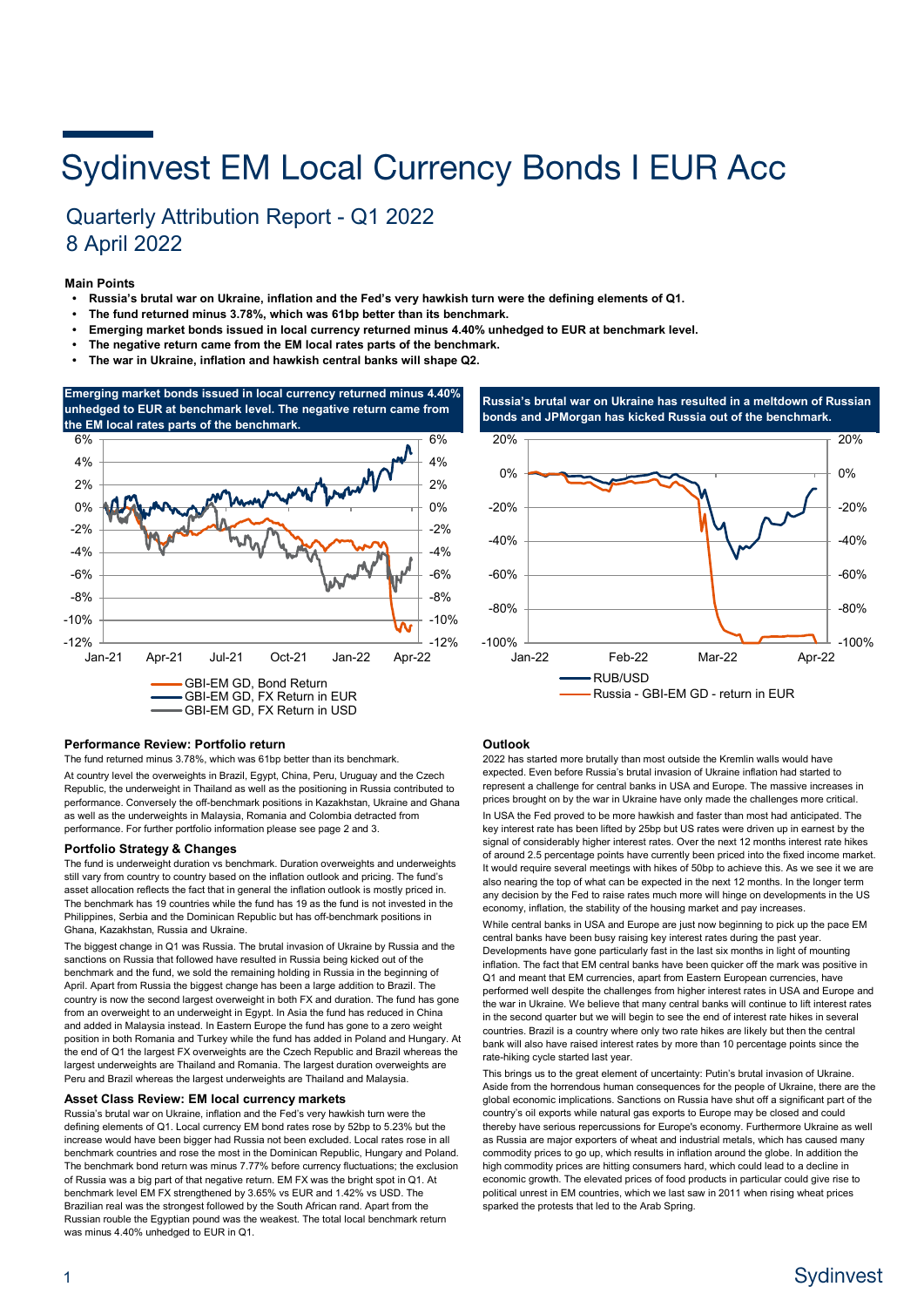# Sydinvest EM Local Currency Bonds: Quarterly performance attribution – Q1 2022

| Performance - Q1 2022             |       |                              |            |                              |          |                      | <b>Top &amp; Bottom Attribution Contributors</b> |                  |                |    |
|-----------------------------------|-------|------------------------------|------------|------------------------------|----------|----------------------|--------------------------------------------------|------------------|----------------|----|
| Current quarter                   |       | Fund<br>$-3.78%$             |            | <b>Benchmark</b><br>$-4.40%$ |          | Performance<br>0.61% |                                                  | Average<br>OW/UW | <b>Country</b> | A٤ |
| Year to date                      |       | $-3.78%$                     |            | $-4.40%$                     |          | 0.61%                | Brazil                                           | 1.24%            | 0.15%          |    |
|                                   |       |                              |            |                              |          |                      | Egypt<br>효<br>5                                  | 1.55%            | 0.20%          |    |
| Performance Attribution - Q1 2022 |       |                              |            |                              |          |                      | China<br>은<br>န                                  | 2.10%            | 0.21%          |    |
| Country                           | Asset | Interaction FX Spot Residual |            |                              | Cost     | Total                | <b>Czech Republic</b><br>홌                       | 1.71%            | 0.09%          |    |
| 0.46%                             | 1.84% | $-0.99%$                     | $-0.64%$   | $0.08\%$                     | $-0.15%$ | 0.61%                | Russia                                           | 0.40%            | 0.10%          |    |
|                                   |       |                              |            |                              |          |                      | Ghana                                            | 0.90%            | 0.11%          |    |
|                                   |       |                              | Investment | Cash                         | Cost     | <b>Total</b>         | g Colombia<br>5                                  | $-0.79%$         | $-0.01%$       |    |

0.63%

Total 0.61% Cost -0.15% 0.13% Cash

|                        |                       | Average<br><b>OW/UW</b> | Country  | Asset    | Interac-<br>tion | <b>FX</b><br>Spot | Total    |
|------------------------|-----------------------|-------------------------|----------|----------|------------------|-------------------|----------|
|                        | Brazil                | 1.24%                   | 0.15%    | 0.03%    | 0.00%            | 0.22%             | 0.40%    |
| 5                      | Egypt                 | 1.55%                   | 0.20%    | 0.01%    | $-0.01%$         | 0.18%             | 0.37%    |
| Top                    | China                 | 2.10%                   | 0.21%    | $0.00\%$ | 0.01%            | 0.01%             | 0.22%    |
| Contributors           | <b>Czech Republic</b> | 1.71%                   | 0.09%    | 0.05%    | 0.04%            | $0.00\%$          | 0.18%    |
|                        | Russia                | 0.40%                   | 0.10%    | 0.13%    | $-0.06%$         | $-0.02%$          | 0.15%    |
|                        | Ghana                 | 0.90%                   | 0.11%    | 0.00%    | 0.00%            | $-0.18%$          | $-0.07%$ |
| 5                      | Colombia              | $-0.79%$                | $-0.01%$ | 0.00%    | 0.00%            | $-0.07%$          | $-0.08%$ |
| Contributors<br>Bottom | Malaysia              | $-3.16%$                | $-0.24%$ | 0.01%    | $-0.01%$         | 0.05%             | $-0.18%$ |
|                        | Ukraine               | 0.42%                   | $-0.22%$ | $0.00\%$ | $0.00\%$         | $-0.04%$          | $-0.27%$ |
|                        | Kazakhstan            | 0.80%                   | $-0.27%$ | 0.00%    | $0.00\%$         | $-0.10%$          | $-0.37%$ |

## **Fund's historical performance and the set of the set of the Attribution from Top OW/UW <b>Fund**

| Year     | Fund      | Benchmark | Performance | Acc. perf. |        |                                                    | Average  | <b>Country</b> | Asset    | Interac- | <b>FX</b> | Total    |
|----------|-----------|-----------|-------------|------------|--------|----------------------------------------------------|----------|----------------|----------|----------|-----------|----------|
| 2022 YTD | $-3.78%$  | $-4.40%$  | 0.61%       | $-6.65%$   |        |                                                    | OW/UW    |                |          | tion     | Spot      |          |
| 2021     | 0.01%     | $-1.82%$  | 1.83%       | $-8.13%$   |        | China                                              | 2.10%    | 0.21%          | 0.00%    | 0.01%    | 0.01%     | 0.22%    |
| 2020     | $-6.34%$  | $-5.79%$  | $-0.55%$    | $-11.68%$  |        | $\frac{1}{10}$ $\stackrel{?}{\sim}$ Czech Republic | 1.71%    | 0.09%          | 0.05%    | 0.04%    | $0.00\%$  | 0.18%    |
| 2019     | 15.65%    | 15.56%    | 0.09%       | $-11.26%$  | ದ<br>ದ | Egypt                                              | 1.55%    | 0.20%          | 0.01%    | $-0.01%$ | 0.18%     | 0.37%    |
| 2018     | $-3.18%$  | $-1.48%$  | $-1.70%$    | $-9.87%$   | ≶ ∾    | Brazil                                             | 1.24%    | 0.15%          | 0.03%    | $0.00\%$ | 0.22%     | 0.40%    |
| 2017     | 0.31%     | 1.20%     | $-0.89%$    | $-7.03%$   |        | Peru                                               | 1.23%    | 0.06%          | 0.00%    | $0.00\%$ | 0.07%     | 0.13%    |
| 2016     | 13.95%    | 13.23%    | 0.73%       | $-5.42%$   |        | Colombia                                           | $-0.79%$ | $-0.01%$       | 0.00%    | $0.00\%$ | $-0.07%$  | $-0.08%$ |
| 2015     | $-6.38%$  | $-5.23%$  | $-1.16%$    | $-5.76%$   | 5      | 등 Hungary                                          | $-1.50%$ | 0.01%          | $-0.01%$ | $0.00\%$ | 0.02%     | 0.02%    |
| 2014     | 7.24%     | 7.37%     | $-0.12%$    | $-4.10%$   |        | Romania                                            | $-2.16%$ | $-0.11%$       | $-0.06%$ | 0.05%    | 0.07%     | $-0.06%$ |
| 2013     | $-14.69%$ | $-12.91%$ | $-1.79%$    | $-3.64%$   | 5      | Malaysia                                           | $-3.16%$ | $-0.24%$       | 0.01%    | $-0.01%$ | 0.05%     | $-0.18%$ |
| 2012     | 14.04%    | 14.96%    | $-0.93%$    | $-0.54%$   |        | Thailand                                           | $-4.01%$ | $-0.20%$       | 0.38%    | $-0.16%$ | 0.06%     | 0.08%    |

|                           |                | Average<br><b>OW/UW</b> | Country  | Asset    | Interac-<br>tion | <b>FX</b><br>Spot | Total    |
|---------------------------|----------------|-------------------------|----------|----------|------------------|-------------------|----------|
|                           | China          | 2.10%                   | 0.21%    | 0.00%    | 0.01%            | 0.01%             | 0.22%    |
|                           | Czech Republic | 1.71%                   | 0.09%    | 0.05%    | 0.04%            | 0.00%             | 0.18%    |
| rweights<br>Largest       | Egypt          | 1.55%                   | 0.20%    | 0.01%    | $-0.01%$         | 0.18%             | 0.37%    |
| <b>Dyer</b><br>5          | Brazil         | 1.24%                   | 0.15%    | 0.03%    | 0.00%            | 0.22%             | 0.40%    |
|                           | Peru           | 1.23%                   | 0.06%    | 0.00%    | 0.00%            | 0.07%             | 0.13%    |
|                           | Colombia       | $-0.79%$                | $-0.01%$ | 0.00%    | 0.00%            | $-0.07%$          | $-0.08%$ |
|                           | Hungary        | $-1.50%$                | 0.01%    | $-0.01%$ | 0.00%            | 0.02%             | 0.02%    |
| Inderweights<br>5 Largest | Romania        | $-2.16%$                | $-0.11%$ | $-0.06%$ | 0.05%            | 0.07%             | $-0.06%$ |
|                           | Malaysia       | $-3.16%$                | $-0.24%$ | 0.01%    | $-0.01%$         | 0.05%             | $-0.18%$ |
|                           | Thailand       | $-4.01%$                | $-0.20%$ | 0.38%    | $-0.16%$         | 0.06%             | 0.08%    |

# Portfolio Summary – As at 31 March 2022

## **Ten largest over- and under weights in the portfolio**

| Country               | <b>Bond Weight</b> | <b>FX Weight</b> | O/U FX Weight | Country    |
|-----------------------|--------------------|------------------|---------------|------------|
| <b>Czech Republic</b> | 9.11%              | 7.54%            | 2.80%         | Peru       |
| Brazil                | 12.20%             | 12.21%           | 2.35%         | Brazil     |
| Peru                  | 3.62%              | 3.62%            | 1.27%         | Czech Re   |
| Chile                 | 3.25%              | 3.25%            | 1.06%         | Chile      |
| Ghana                 | 0.84%              | 0.84%            | 0.84%         | South Afri |
| Indonesia             | 10.81%             | 10.81%           | 0.81%         | Uruguay    |
| China                 | 10.77%             | 10.77%           | 0.77%         | Ghana      |
| Kazakhstan            | 0.59%              | 0.59%            | 0.59%         | Kazakhsta  |
| Uruguay               | 0.52%              | 0.52%            | 0.37%         | Russia     |
| Ukraine               | 0.15%              | 0.15%            | 0.15%         | Ukraine    |
| Colombia              | 4.35%              | 4.35%            | $-0.18%$      | Turkey     |
| Poland                | 5.09%              | 6.62%            | $-0.28%$      | Colombia   |
| Serbia                | 0.00%              | $0.00\%$         | $-0.28%$      | Hungary    |
| Egypt                 | 1.13%              | 1.13%            | $-0.42%$      | China      |
| South Africa          | 8.89%              | 8.97%            | $-0.66%$      | Mexico     |
| Turkey                | 0.00%              | 0.01%            | $-0.97%$      | Indonesia  |
| Hungary               | 2.15%              | 2.17%            | $-1.17%$      | Poland     |
| Malaysia              | 7.97%              | 7.97%            | $-1.89%$      | Romania    |
| Romania               | 0.00%              | 0.04%            | $-3.33%$      | Malaysia   |
| Thailand              | 5.58%              | 5.58%            | $-4.42%$      | Thailand   |

| /eight   | Country        | Duration, PF | Duration, BM | Rel. Duration Cont. |
|----------|----------------|--------------|--------------|---------------------|
| 2.80%    | Peru           | 7.21         | 6.54         | 0.11                |
| 2.35%    | Brazil         | 2.57         | 2.14         | 0.10                |
| 1.27%    | Czech Republic | 3.97         | 5.85         | 0.08                |
| 1.06%    | Chile          | 6.16         | 5.91         | 0.07                |
| 0.84%    | South Africa   | 7.31         | 6.46         | 0.03                |
| 0.81%    | Uruguay        | 5.93         | 5.49         | 0.02                |
| 0.77%    | Ghana          | 1.98         | 0.00         | 0.02                |
| 0.59%    | Kazakhstan     | 2.22         | 0.00         | 0.01                |
| 0.37%    | Russia         | 1.50         | 0.00         | 0.00                |
| 0.15%    | Ukraine        | 0.00         | 0.00         | 0.00                |
| $-0.18%$ | Turkey         | 0.00         | 2.17         | $-0.02$             |
| $-0.28%$ | Colombia       | 4.22         | 4.98         | $-0.04$             |
| $-0.28%$ | Hungary        | 5.01         | 5.01         | $-0.06$             |
| $-0.42%$ | China          | 4.38         | 5.41         | $-0.07$             |
| $-0.66%$ | Mexico         | 4.14         | 4.94         | $-0.08$             |
| $-0.97%$ | Indonesia      | 4.28         | 5.54         | $-0.09$             |
| $-1.17%$ | Poland         | 3.05         | 3.80         | $-0.11$             |
| $-1.89%$ | Romania        | 0.00         | 3.34         | $-0.11$             |
| $-3.33%$ | Malaysia       | 4.98         | 5.86         | $-0.18$             |
| $-4.42%$ | Thailand       | 6.02         | 6.46         | $-0.31$             |

| <b>Rating distribution</b> |          |  |  |  |  |
|----------------------------|----------|--|--|--|--|
| <b>Composite Rating</b>    |          |  |  |  |  |
| AAA                        | 2.87%    |  |  |  |  |
| AA                         | 9.11%    |  |  |  |  |
| A                          | 28.28%   |  |  |  |  |
| <b>BBB</b>                 | 35.36%   |  |  |  |  |
| <b>BB</b>                  | 22.27%   |  |  |  |  |
| B                          | 1.97%    |  |  |  |  |
| CCC and below              | 0.15%    |  |  |  |  |
| Not rated                  | $0.00\%$ |  |  |  |  |
| Default                    | $0.00\%$ |  |  |  |  |

| Country               | Bond Exp. | Ccy Exp. |
|-----------------------|-----------|----------|
| Brazil                | 12.20%    | 12.21%   |
| Indonesia             | 10.81%    | 10.81%   |
| China                 | 10 77%    | 10.77%   |
| Mexico                | 10.10%    | 10.10%   |
| <b>Czech Republic</b> | 9.11%     | 7.54%    |
| South Africa          | 8.89%     | 8.97%    |
| Malaysia              | 7.97%     | 7.97%    |
| Poland                | 5.09%     | 6.62%    |
| Thailand              | 5.58%     | 5.58%    |
| Colombia              | 4.35%     | 4.35%    |
|                       |           |          |

| <b>Duration distribution</b> |         |           |  |  |  |  |
|------------------------------|---------|-----------|--|--|--|--|
| Dur. Years                   | Weight  | Avg. Dur. |  |  |  |  |
| $0 - 1$                      | 6.19%   | 0.38      |  |  |  |  |
| $1 - 3$                      | 17.19%  | 2.01      |  |  |  |  |
| $3-5$                        | 41.43%  | 4.02      |  |  |  |  |
| $5 - 7$                      | 18.97%  | 5.81      |  |  |  |  |
| $7 - 10$                     | 15.13%  | 7.69      |  |  |  |  |
| $10+$                        | 1.08%   | 10.34     |  |  |  |  |
| Total                        | 100.00% | 4.41      |  |  |  |  |